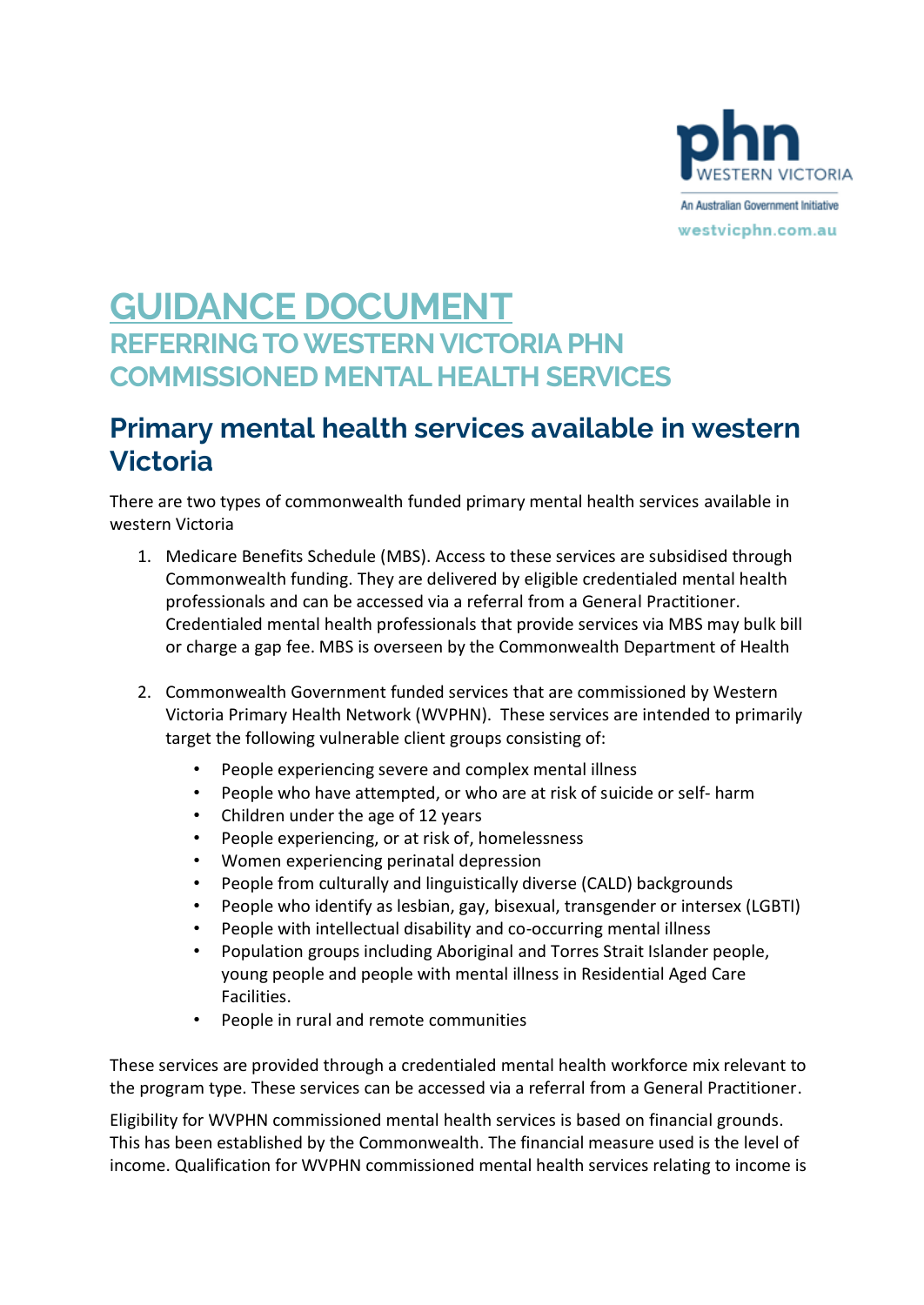determined through the allocation of a Health Care Card/Concession Card. Health Care Card/Concession Cards are issued by the Commonwealth Department of Health. WVPHN commissioned mental health services are free to all eligible clients. People who do not qualify for WVPHN commissioned mental health services can access MBS subsidised services, unless other vulnerable group criteria applies.

These guidelines provide information on access to WVPHN commissioned mental health services. For information on MBS go to<http://www.mbsonline.gov.au/> for full details.

## **How to complete a primary mental health care referral form**

WVPHN's Primary Mental Health Care referral form (PMHC referral form) supports a streamlined process for referring clients to WVPHN commissioned mental health services.

The form is arranged into sections to gather patient eligibility criteria that facilitate prompt allocation of eligible referrals to service providers as well as provides the *minimum Commonwealth dataset required* for primary mental health services commissioned with Commonwealth funding.

*Referral allocation to WVPHN commissioned services requires the submission of complete information in all relevant sections of the referral form.* 

*It is recommended this guidance document is read in conjunction with the 'PMHC referral form infographic- how to complete referrals'*

# **PMHC referral form sections**

### Front cover page

The front cover page has two sections:

• **Primary Mental Health Care Services Requested**

Select ONE service that corresponds with your client's needs. Selection of multiple boxes will require further clarification and unnecessarily delay service allocation.

#### • **Referral Criteria**

Complete all tick boxes that are *relevant to the referral type.*

All criteria needs to be satisfied for a referral to be eligible with the exception of the item '*If 12-24 years old, confirmed unsuitable for headspace'* in the Psychological Therapy Services – General (12+). This box may be left blank where the patient is aged over 25 years old.

Most PMHC services require the patient to hold a Health Care Card/Concession Card as proof of low income status. If a patient is unable to provide evidence of a this, please refer them to MBS services.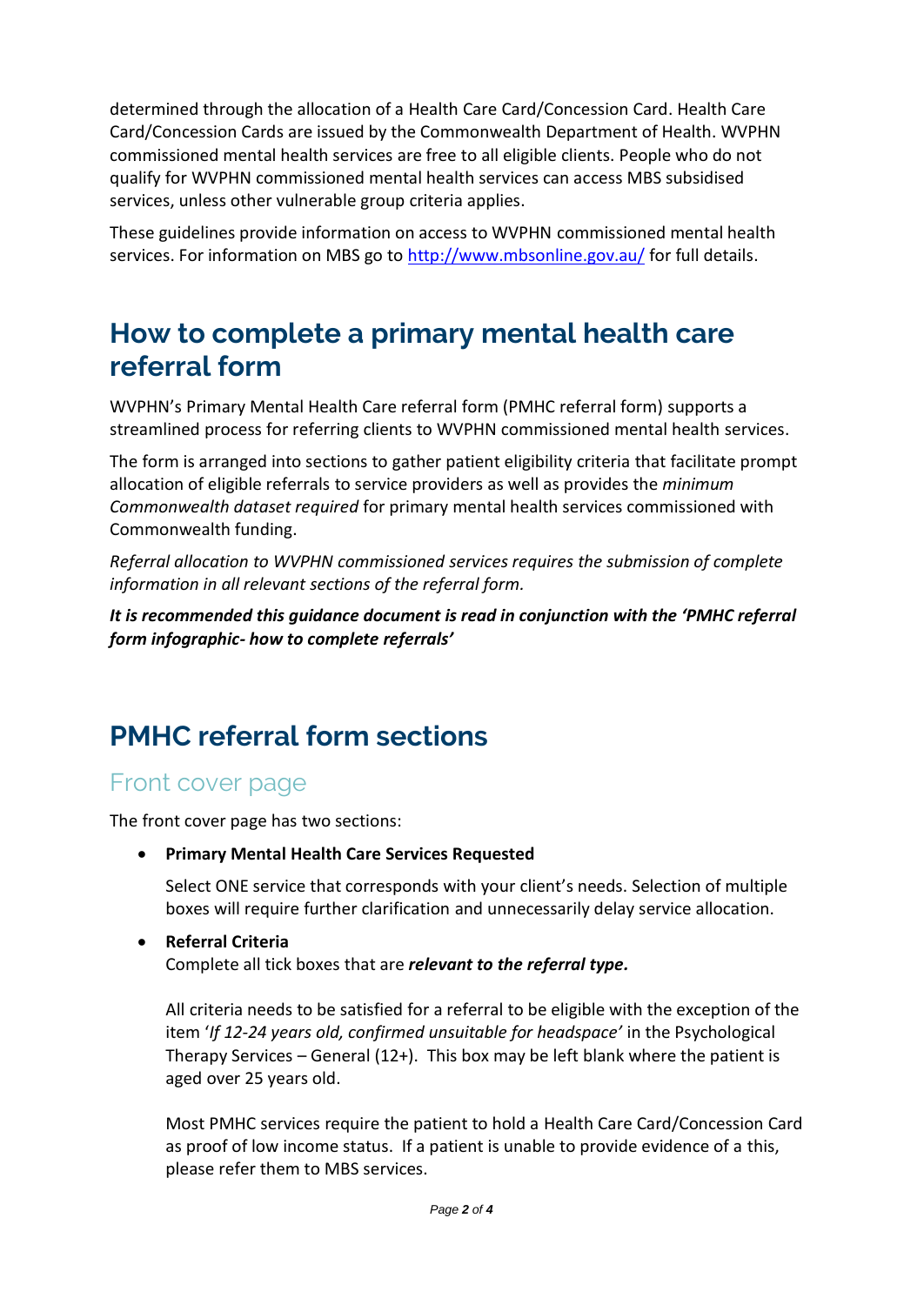The mandatory Health Care Card/Concession Card criteria *may* be exempted where sufficient evidence is provided that the patient is unable to access MBS services due to other factors such as domestic violence or being from overseas etc. Please provide further detail for referrals where this is the case.

**Please note:** The front cover page is subject to change as new services are commissioned. Please ensure to download the most recent of the form from [https://westvicphn.com.au/health-professionals/health-topics/mental-health](https://westvicphn.com.au/health-professionals/health-topics/mental-health-care/psychological-therapy-services/)[care/psychological-therapy-services/](https://westvicphn.com.au/health-professionals/health-topics/mental-health-care/psychological-therapy-services/) prior to completion and submission of the referral.

### Main referral fields

The main referral form comprises six sections with *most sections* requiring full completion to enable processing of the referral. The fields in these sections are required to enable the referral to be allocated to a contracted service provider and to ensure minimum data requirements for reporting against commissioned services to Commonwealth are met.

- **Patient Details – required for all referrals**
	- o *Date of Referral* required to assess eligibility for services where a client may only access the service once every 12 months or the service is time limited.
	- o *Has the presentation been triggered by the 2019/2020 bushfires* new requirement to assist Commonwealth to assess impact of 19/20 bushfires on communities.
	- o *Patient information and Referrer details*  required to enable provider contact with patient and provision of outcome reports to referrers. Only one phone number is required for processing of the referral.
- **Service Modality Preferences – required for all referrals**
	- o Discuss all service modality preferences with the patient. Multiple selections are encouraged.
- **Socio Economic – required for all referrals**
	- o Complete al fields that are relevant to meet Commonwealth reporting requirements
- **Clinical details – required for all referrals**
	- o Must have a primary diagnosis for referral to be processed.
- **Suicide Prevention Referral – only complete for Psychological Therapy Services – Suicide Prevention referrals**
	- $\circ$  Complete all sections and provide context to assist clinicians to provide an appropriate and timely response.
- **Consent**
	- o Both consent fields MUST be completed or the referral cannot be processed.